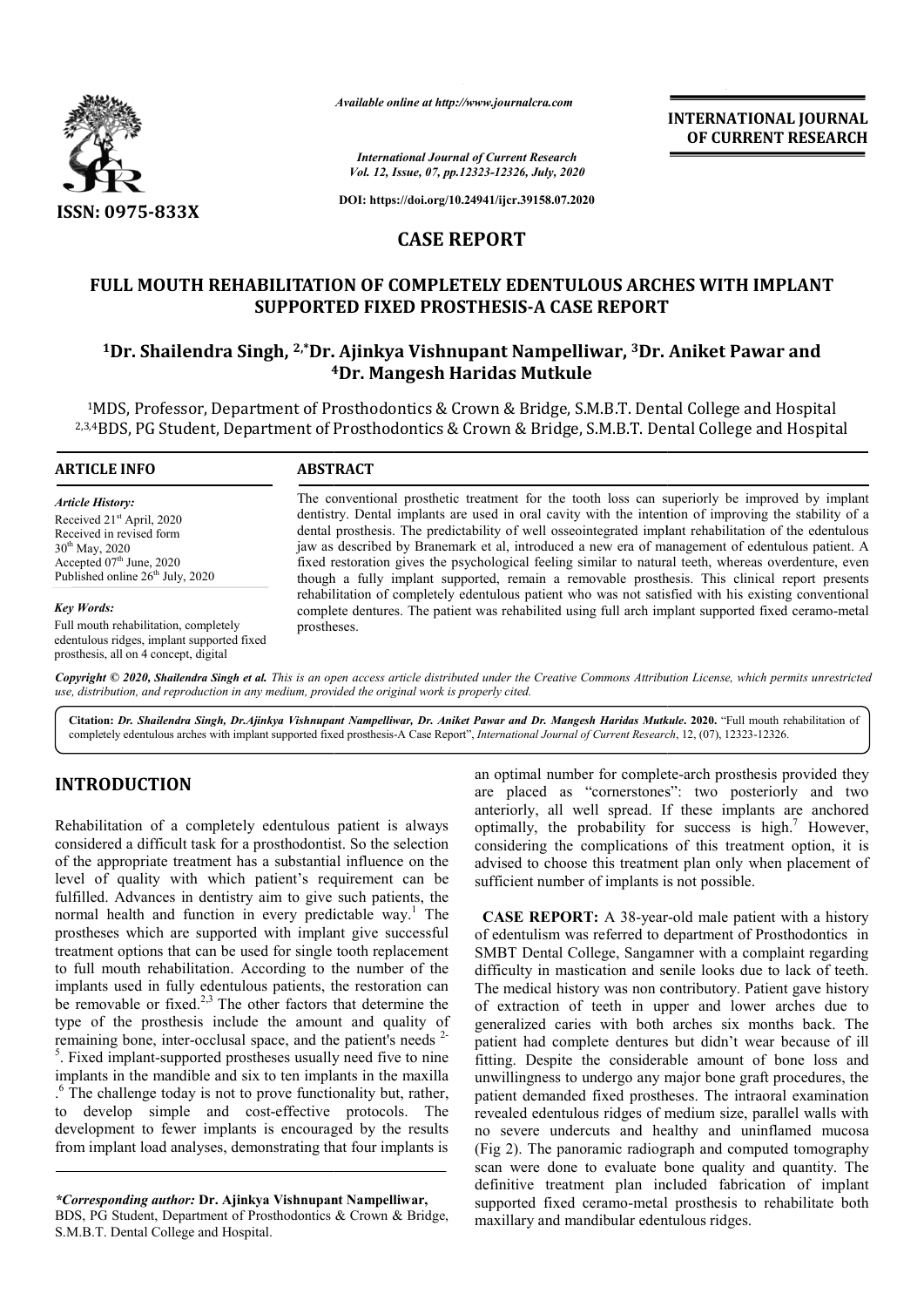The surgical phase include two appointments, in first appointment under due consent of patient with local anaesthesia ; the rehabilitation of maxillary arch was done with placement of five implants, and in next appointment placement of implants were done in mandible with Paulo Maulo's "all on four" concept. The treatment plan included placement of five endosseous implants in maxillary edentulous ridge in the region of canine and second premolar bilaterally, and one in second molar region in the second quadrant to get an extra support to the prosthesis. After 15 days of first appointment, placement of four endosseous implants was done in mandibular edentulous ridge in the region of canine and second premolar bilaterally (Fig 3). After 6 months of uneventful healing and radiographic evaluation, the second stage surgery was designed and the, gingival former were placed in both arches in subsequent appointments.



**Fig. 1. Pre-operation extra-oral view**



**Fig 2: Preoperative intra-oral view**







**Fig 4: Splinting of the implants**



**Fig 5. Final Impression**

Two weeks later, the open tray technique with splinted impression copings (Fig 4) was used for the impression procedure. Cast was fabricated using dental stone. The resin jig (Fig 6) were fabricated for each arch and tried intraorally for passive fit. The maxillo-mandibular relation (Fig 7) was recorded, and transferred to semi adjustable articulator with the help of self centering facebow in the same appointment. Teeth arrangement was checked intraorally with the aspect of aesthetics, phonetics and the comfort of patient (Fig 8). Such approved teeth arrangement was then scanned in dental laboratory and prosthesis was planned digitally (Fig 9).

After trying in the screw-retained CAD-CAM milled metal framework(Fig 10) on multiunit abutments in the mouth and evaluating their passive fit, they were returned to the dental laboratory for tooth set-up at the previously established vertical dimension of occlusion. The ceramo-metal prostheses were screwed in respective arch and the occlusion was checked and corrected (Fig 11). The patient was explained the importance of maintenance of prosthesis and diet. The patient recalled after 1 week and 1, 3, 6 months. Presently after a year, patient is comfortable and happy and periodic recall examination reveals healthy and inflammation free gingiva.



**Fig 6. Jig trial**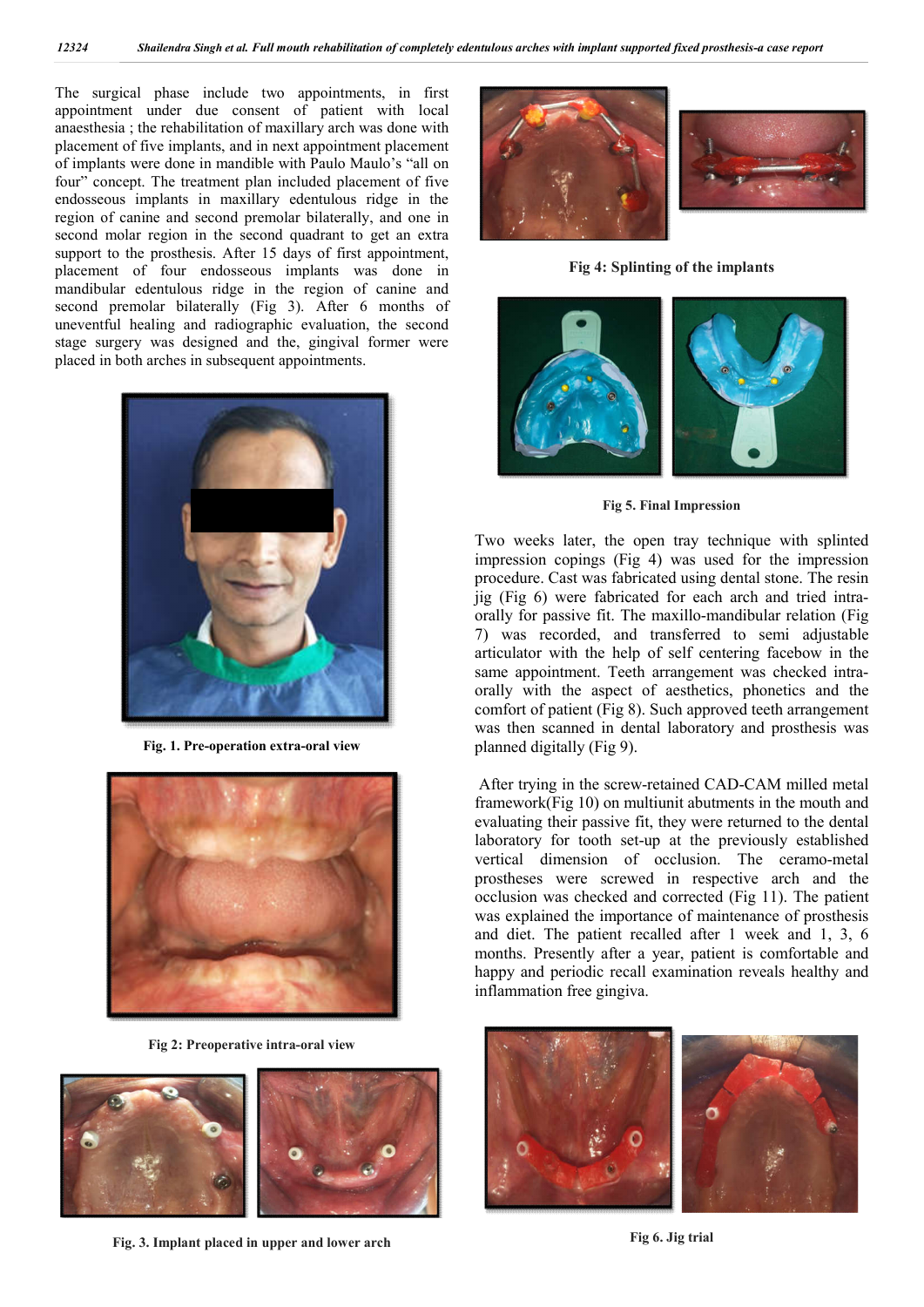

**Fig 7. Maxillo-Mandibular Relation**



**Fig 8: Try In**



**FIG 9: Digital planning workflow**



**FIG 10: Metal try in**



**Fig 11: Final ceramo-metal fixed prosthesis**



**Fig 12. Post-operative extra-oral view**

## **DISCUSSION**

The new era implant dentistry has allowed a shift from the early paradigms established by the pioneer work of Branemark and his coworkers. The "All-on-4" concept is such treatment procedure which we use in the completely edentulous patients, which also leaves behind the routine treatment alternative of traditional dentures with successful outcome in the short term, long term and the retrospective studies that have been done in the past.8 The clinical procedure explained in this clinical report for the rehabilitation of the edentulous patient results in accurately fitted, esthetic and functionally efficient prosthesis. The patient in this clinical report was previously restored with conventional complete denture but was not happy with removable prosthesis psychologically as well as functionally. The 4 implants were placed in each arch based on Paulo Malo's "ALL ON 4" concept, the fifth implant was placed in maxillary arch for the extra bone support. The patient was carefully monitored for the period of 1 month so that we can evaluate the adaptation of implant supported fixed prosthesis. The trial period was shorter compared to the other case report, but the discomfort, wear, and muscle fatigueness were not observed during that period. Vertical Dimension of occlusion was determined by the patient's physiological factor like interocclusal rest space and speech.

The rehabilitation of the completely edentulous ridges using implant supported fixed restoration of ceramo-metal was done for aesthetic, functional, and psychological satisfaction to the patient. Although, the restored ridges can be easily exposed to excessive occlusal loads, if the patient fails to follow the strict diet and maintains the oral hygiene properly. Though the compliance of patients with prosthesis has been seen to be fair, the education on diet and hygiene maintenance is necessary, regular check-up for the occlusal adjustment and fitting is essential. Published studies on the "all on-Four" concept have shown cumulative survival rates to range between 92.2% and l00%. Owing to the freedom of tilting, the implants can be anchored in dense bone structures (anterior bone with higher density) and well spread anteriorly-posteriorly, giving an effective prosthetic base. By reducing the number of implants to four, each implant can be placed without coming into conflict with adjacent implants. This treatment approach, using tilting and few implants rather than inserting several implants competing for space, has demonstrated good results.<sup>8</sup>